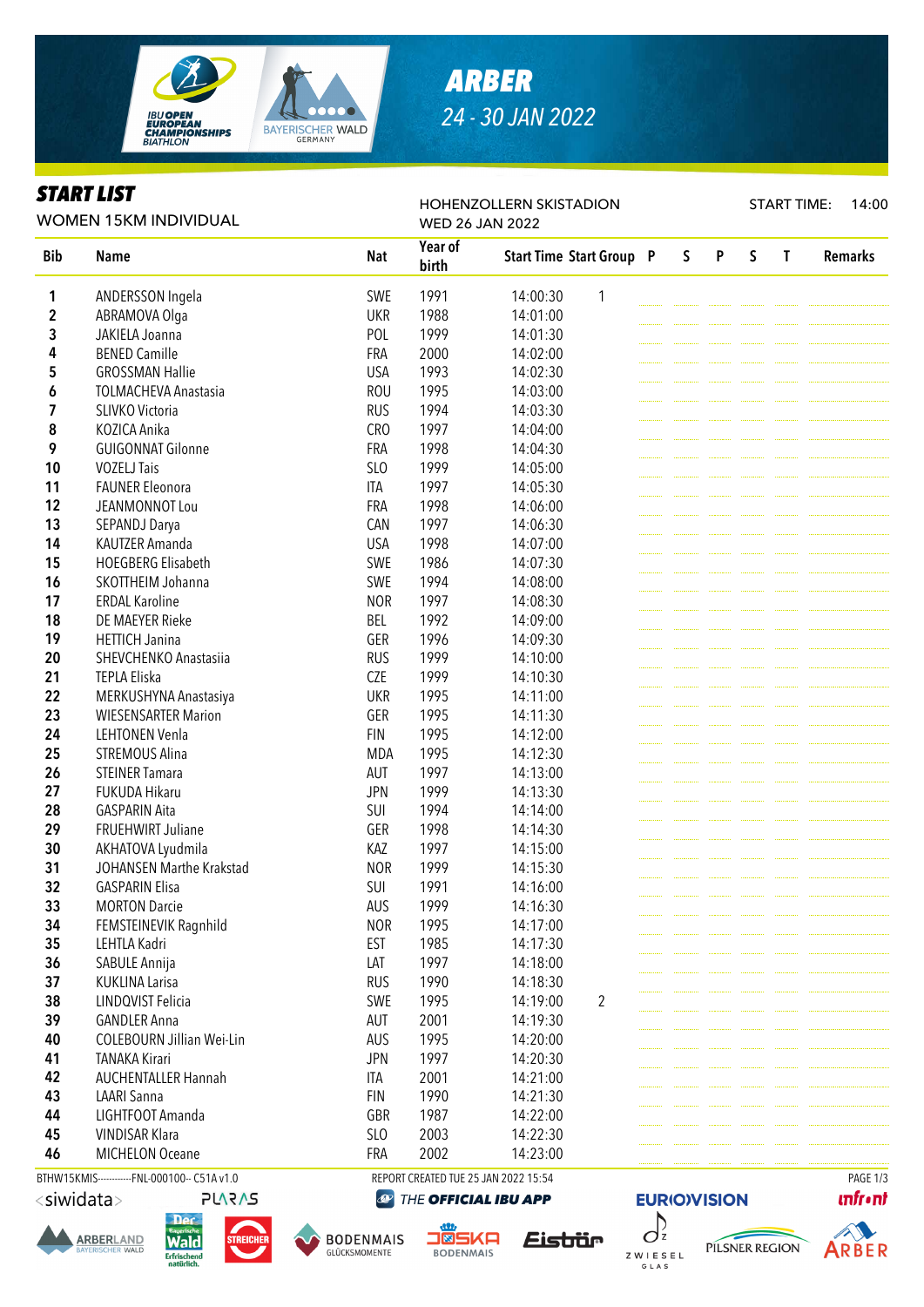

# *ARBER 24 - 30 JAN 2022*

HOHENZOLLERN SKISTADION

#### *START LIST*

START TIME: 14:00

| <b>WOMEN 15KM INDIVIDUAL</b> |                                        |                          | ◥▵◡◟◟<br><b>WED 26 JAN 2022</b> |                                 |  |              |   |   |   |                |  |  |
|------------------------------|----------------------------------------|--------------------------|---------------------------------|---------------------------------|--|--------------|---|---|---|----------------|--|--|
| <b>Bib</b>                   | <b>Name</b>                            | <b>Nat</b>               | Year of<br>birth                | <b>Start Time Start Group P</b> |  | $\mathsf{S}$ | P | S | T | <b>Remarks</b> |  |  |
| 47                           | REMENOVA Zuzana                        | <b>SVK</b>               | 2000                            | 14:23:30                        |  |              |   |   |   |                |  |  |
| 48                           | <b>ENODD Jenny</b>                     | <b>NOR</b>               | 1996                            | 14:24:00                        |  |              |   |   |   |                |  |  |
| 49                           | <b>GOWLING Gillian</b>                 | CAN                      | 1999                            | 14:24:30                        |  |              |   |   |   |                |  |  |
| 50                           | <b>KEBINGER Hanna</b>                  | GER                      | 1997                            | 14:25:00                        |  |              |   |   |   |                |  |  |
| 51                           | CHIRKOVA Elena                         | <b>ROU</b>               | 1994                            | 14:25:30                        |  |              |   |   |   |                |  |  |
| 52                           | SEMERENKO Vita                         | <b>UKR</b>               | 1986                            | 14:26:00                        |  |              |   |   |   |                |  |  |
| 53                           | <b>GWIZDON Magdalena</b>               | POL                      | 1979                            | 14:26:30                        |  |              |   |   |   |                |  |  |
| 54                           | <b>COLOMBO Caroline</b>                | <b>FRA</b>               | 1996                            | 14:27:00                        |  |              |   |   |   |                |  |  |
| 55                           | <b>GAIM Grete</b>                      | <b>EST</b>               | 1993                            | 14:27:30                        |  |              |   |   |   |                |  |  |
| 56                           | ZHURAVOK Yuliia                        | <b>UKR</b>               | 1994                            | 14:28:00                        |  |              |   |   |   |                |  |  |
| 57                           | <b>GHILENKO Alla</b>                   | <b>MDA</b>               | 1992                            | 14:28:30                        |  |              |   |   |   |                |  |  |
| 58                           | <b>TRABUCCHI Beatrice</b>              | <b>ITA</b>               | 2000                            | 14:29:00                        |  |              |   |   |   |                |  |  |
| 59                           | <b>BELCHENKO Yelizaveta</b>            | KAZ                      | 1996                            | 14:29:30                        |  |              |   |   |   |                |  |  |
| 60                           | <b>MEIER</b> Lea                       | SUI                      | 2001                            | 14:30:00                        |  |              |   |   |   |                |  |  |
| 61                           | LEJSEK Klara                           | <b>CZE</b>               | 1999                            | 14:30:30                        |  |              |   |   |   |                |  |  |
| 62                           | <b>BURTASOVA Evgeniia</b>              | <b>RUS</b>               | 1993                            | 14:31:00                        |  |              |   |   |   |                |  |  |
| 63                           | DICKINSON Kelsey Joan                  | <b>USA</b>               | 1993                            | 14:31:30                        |  |              |   |   |   |                |  |  |
| 64                           | KOCERGINA Natalja                      | LTU                      | 1985                            | 14:32:00                        |  |              |   |   |   |                |  |  |
| 65                           | <b>CHAUVEAU Sophie</b>                 | <b>FRA</b>               | 1999                            | 14:32:30                        |  |              |   |   |   |                |  |  |
| 66                           | <b>PICIN Mirlene</b>                   | <b>BRA</b>               | 1980                            | 14:33:00<br>3                   |  |              |   |   |   |                |  |  |
| 67                           | <b>GERBULOVA Natalia</b>               | <b>RUS</b>               | 1995                            | 14:33:30                        |  |              |   |   |   |                |  |  |
| 68                           | SABITAVA Adelina                       | <b>BLR</b>               | 1997                            | 14:34:00                        |  |              |   |   |   |                |  |  |
| 69                           | <b>IVANOVA Aliona</b>                  | <b>MDA</b>               | 1994                            | 14:34:30                        |  |              |   |   |   |                |  |  |
| 70                           | PEREIRA HERRADA Marcela                | <b>CHI</b>               | 1984                            | 14:35:00                        |  |              |   |   |   |                |  |  |
| 71                           | <b>DMYTRENKO Valeriya</b>              | <b>UKR</b>               | 1997                            | 14:35:30                        |  |              |   |   |   |                |  |  |
| 72                           | ARNEKLEIV Juni                         | <b>NOR</b>               | 1999                            | 14:36:00                        |  |              |   |   |   |                |  |  |
| 73                           | <b>KLIMINA Darya</b>                   | KAZ                      | 1989                            | 14:36:30                        |  |              |   |   |   |                |  |  |
| 74                           | LINDQVIST Nicolina                     | SWE                      | 1997                            | 14:37:00                        |  |              |   |   |   |                |  |  |
| 75                           | <b>JURCOVA Natalie</b>                 | <b>CZE</b>               | 1997                            | 14:37:30                        |  |              |   |   |   |                |  |  |
| 76                           | <b>DOMINGUEZ Maria Cecilia</b>         | ARG                      | 1981                            | 14:38:00                        |  |              |   |   |   |                |  |  |
| 77                           | PASSLER Rebecca                        | <b>ITA</b>               | 2001                            | 14:38:30                        |  |              |   |   |   |                |  |  |
| 78                           | <b>HOCHSCHARTNER Lucy</b>              | <b>USA</b>               | 1997                            | 14:39:00                        |  |              |   |   |   |                |  |  |
| 79                           | <b>GERAGHTY-MOATS Tara</b>             | <b>USA</b>               | 1993                            | 14:39:30                        |  |              |   |   |   |                |  |  |
| 80                           | <b>SCHNEIDER Sophia</b>                | GER                      | 1997                            | 14:40:00                        |  |              |   |   |   |                |  |  |
| 81                           | MEZDREA Andreea                        | <b>ROU</b>               | 2001                            | 14:40:30                        |  |              |   |   |   |                |  |  |
| 82                           | MITCHELL Ciara                         | GBR                      | 1999                            | 14:41:00                        |  |              |   |   |   |                |  |  |
| 83                           | <b>VOLKEN Flurina</b>                  | SUI                      | 1993                            | 14:41:30                        |  |              |   |   |   |                |  |  |
| 84                           | TOMASZEWSKA Natalia                    | POL                      | 1998                            | 14:42:00                        |  |              |   |   |   |                |  |  |
| 85                           | <b>URUMOVA Sara</b>                    | LTU                      | 2001                            | 14:42:30                        |  |              |   |   |   |                |  |  |
| 86                           | REMENOVA Maria                         | <b>SVK</b>               | 2000                            | 14:43:00                        |  |              |   |   |   |                |  |  |
| 87                           |                                        |                          |                                 |                                 |  |              |   |   |   |                |  |  |
| 88                           | KUUTTINEN Heidi<br><b>BAKKEN Maren</b> | <b>FIN</b><br><b>NOR</b> | 1998<br>2001                    | 14:43:30<br>14:44:00<br>4       |  |              |   |   |   |                |  |  |
| 89                           | <b>MEINEN Susanna</b>                  | SUI                      | 1992                            |                                 |  |              |   |   |   |                |  |  |
| 90                           |                                        | <b>FIN</b>               |                                 | 14:44:30                        |  |              |   |   |   |                |  |  |
| 91                           | JORONEN Sofia                          | GER                      | 1998                            | 14:45:00                        |  |              |   |   |   |                |  |  |
|                              | <b>HORCHLER Karolin</b>                | KAZ                      | 1989                            | 14:45:30                        |  |              |   |   |   |                |  |  |
| 92                           | KONDRATYEVA Anastassiya                |                          | 1994                            | 14:46:00                        |  |              |   |   |   |                |  |  |

BTHW15KMIS-----------FNL-000100-- C51A v1.0 REPORT CREATED TUE 25 JAN 2022 15:54 PAGE 2/3

<siwidata>









**BODENMAIS**